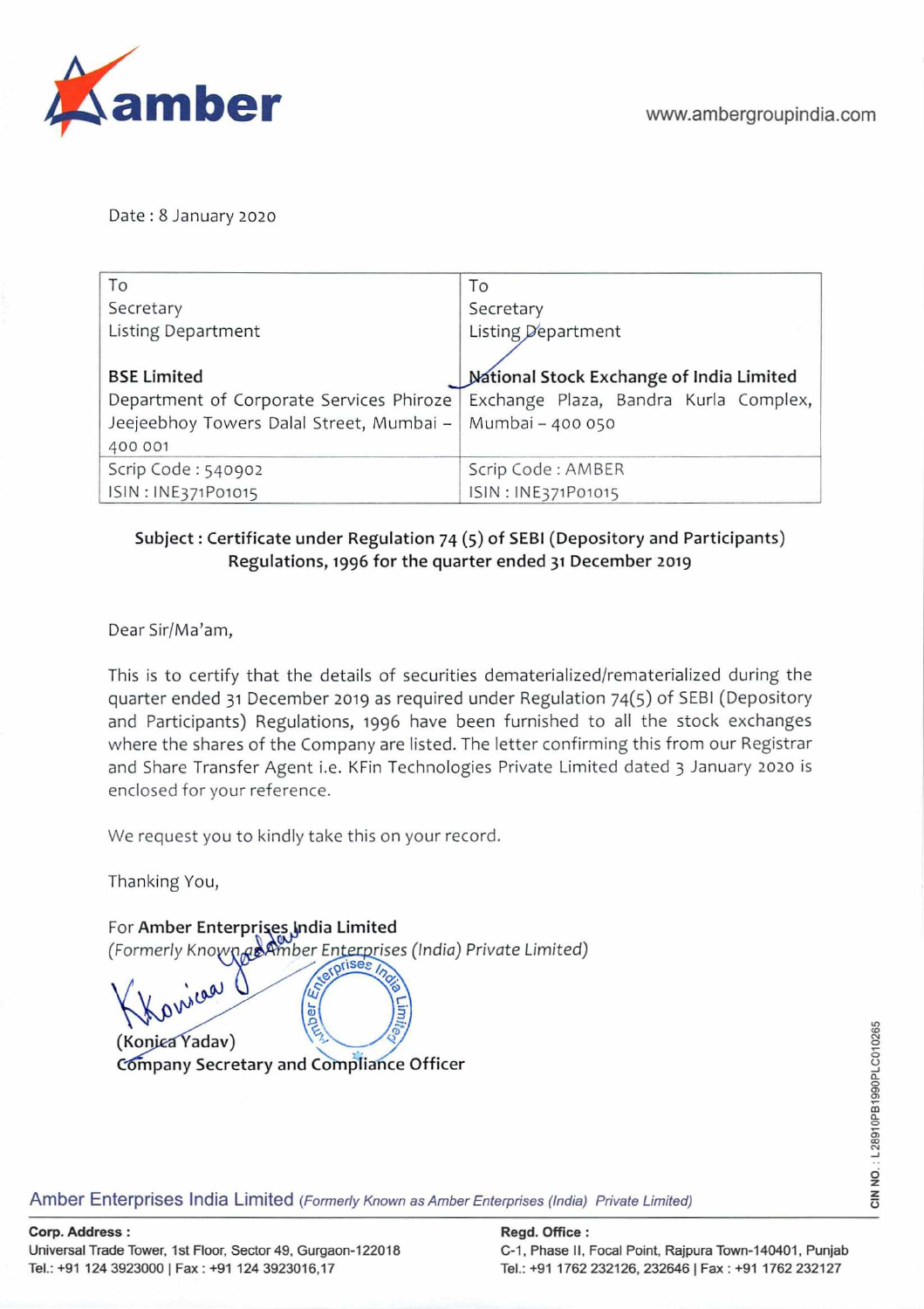## **KFINTECH**

KFIN/MRVS/NSDL/74 (5) E/i Date: 03/01/2020

NATIONAL SECURITIES DEPOSITORY LIMITED TRADE WORLD 4TH FLOOR KAMALA MILLS COMPOUND SENAPATI BAPAT MARG LOWER PAREL MUMBAI - 400 013

Dear Sir(s), Sub: Certificate under Regulation 74(5) for the quarter ended December 31, 2019

We as Registrars, Share Transfer and Depository Services agents of the AMBER ENTERPRISES INDIA LIMITED, certify that the details of securities dematerialized/rematerialized during the aforesaid period, as required under Regulation 74(5) of SEBI (Depositories and participants) Regulations 2018 have been furnished to all the Stock Exchanges where the shares of the company are listed.

Thanking you,

Yours faithfully, For KFIN TECHNOLOGIES PRIVATE LIMITED



VARALAKSHMI ASST . General Manager

CC TO:

THE COMPANY SECRETARY AMBER ENTERPRISES INDIA LIMITED Universal Trade Tower, 1st Floor Sector-49, Sohna Road, Gurgaon 122018

> **KFin Technologies Private Limited**  (Formerly known as Karvy Fintech **Private Limited) Registered & Corporate Office**

"Selernum Tower-B", Plot No. 31 & 32, Gachibowli, Financial District, Nanakramguda, Serilingampally, Hyderabad - 500032, Telangana. Ph.: +91 40 6716 2222, 3321 1000 | www.kfintech.com | CIN: U72400TG2017PTC117649